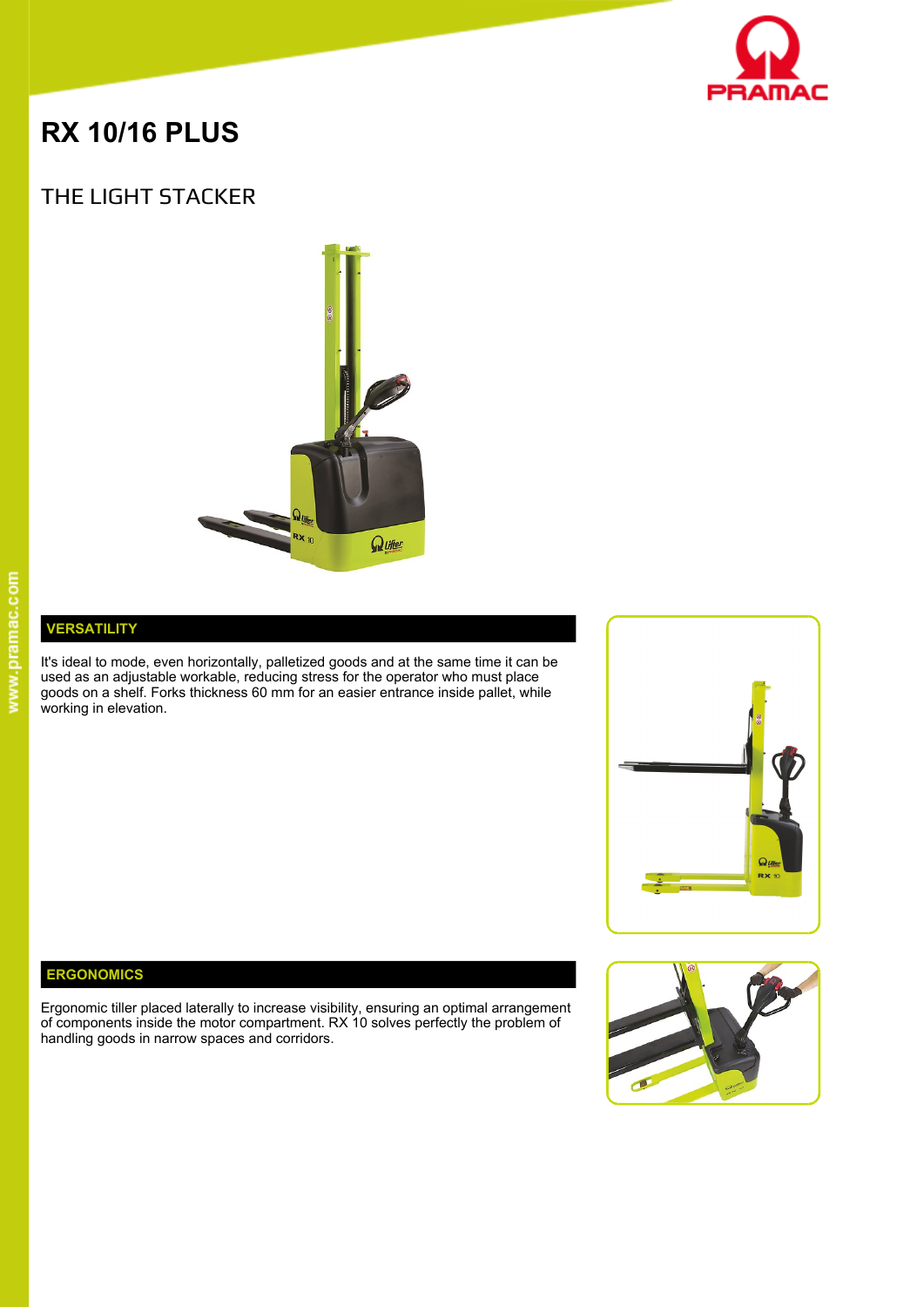#### **EASY MAINTENANCE**

Strong ABS carter/cover with storage compartments on top. easily removable tospeed up maintenance operations. The bottom access opening allows an immediate **the contract of the state of the state** disassembly of motor wheel, portal and tiller without lifting the machine.



### **BATTERY PACK**

Starting batteries, lightweight and inexpensive, allow up to 3 hours autonomy.

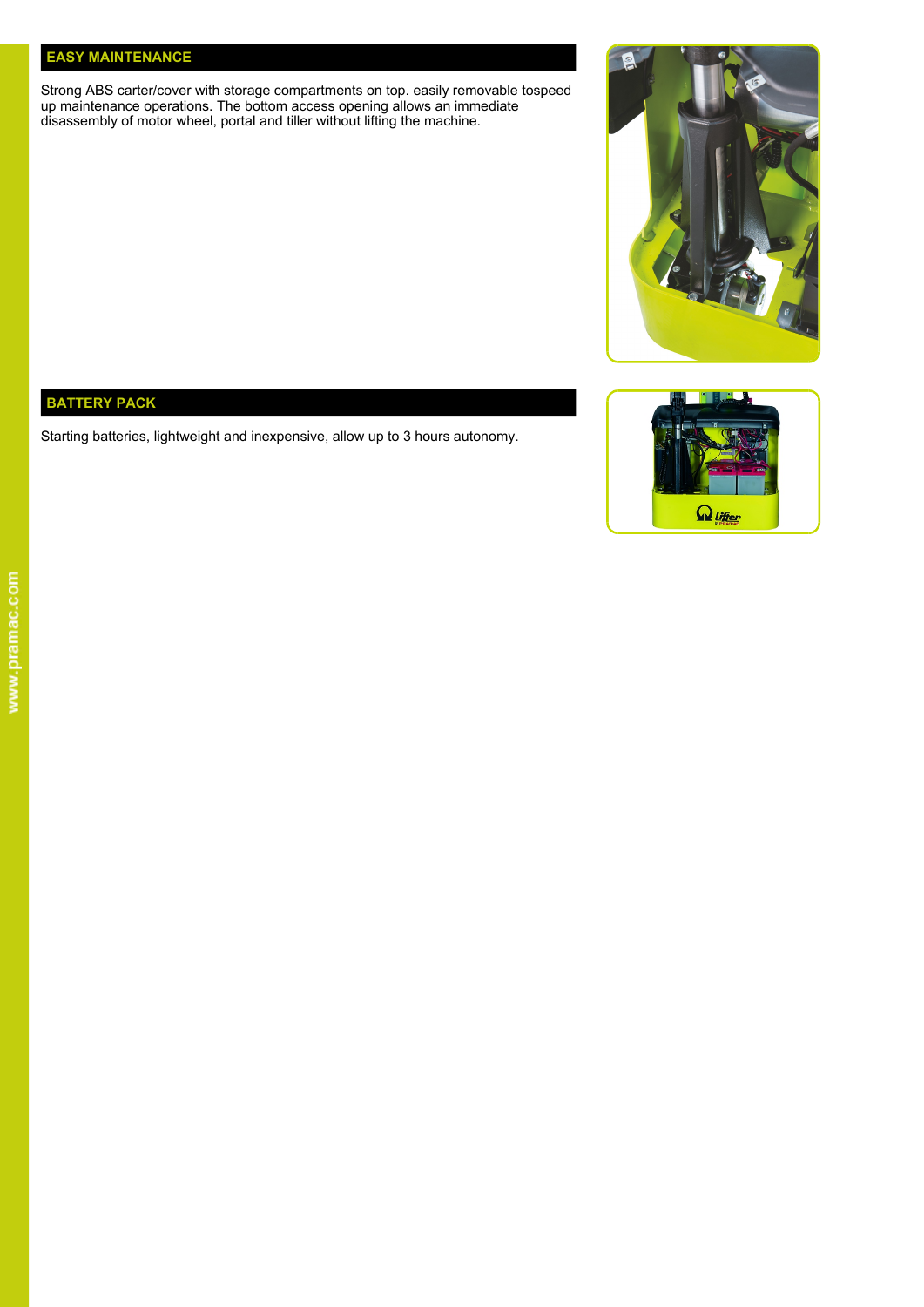| <b>Description</b>         |   |    |                         |
|----------------------------|---|----|-------------------------|
| 1.1 Manufacturer           |   |    | PR<br><b>INDUSTRIAL</b> |
| 1.3 Drive                  |   |    | <b>ELECTRIC</b>         |
| 1.4 Operator type          |   |    | Pedestrian              |
| 1.5 Load capacity          | Q | Кg | 1000                    |
| 1.6 Load centre distance   | C | mm | 600                     |
| 1.8 Load axle to end forks | x | mm | 786                     |
| 1.9 Wheel base             | ٧ | mm | 1165                    |

| <b>Weights</b>                        |    |     |
|---------------------------------------|----|-----|
| 2.1 Service weight (battery included) | Кg | 371 |
| 2.2 Axle load, laden rear             | Κq | 937 |
| 2.2 Axle load, laden front            | Κq | 434 |
| 2.3 Axle load, unladen front          | Κq | 269 |
| 2.3 Axle load, unladen rear           | Kq | 102 |
|                                       |    |     |

| <b>Tyres/Chassis</b>                               |                       |               |
|----------------------------------------------------|-----------------------|---------------|
| 3.1 Tyres: front wheels                            |                       | <b>RUBBER</b> |
| 3.1 Tyres: stabilizers wheels - Front              |                       | POLY C.       |
| 3.1 Tyres: rear wheels                             |                       | POLY C.       |
| 3.2 Tyre size: Steering wheels - Width             | mm                    | 50            |
| 3.2 Tyre size: Steering wheels - Diameter          | mm                    | 186           |
| 3.3 Tyre size: Load rollers - Diameter             | mm                    | 82            |
| 3.3 Tyre size: Load rollers - Width                | mm                    | 70            |
| 3.4 Tyre size: stabilizers wheels front - Diameter | mm                    | 125           |
| 3.4 Tyre size: stabilizers wheels front - Width    | mm                    | 45            |
| 3.5 Tyre size: rear wheels - Q.ty (X=driven)       | nr                    | 2             |
| 3.6 Tread, front                                   | b <sub>10</sub><br>mm | 505           |
| 3.7 Tread, rear                                    | b11<br>mm             | 410           |
|                                                    |                       |               |

| <b>Dimensions</b>                          |                |    |      |
|--------------------------------------------|----------------|----|------|
| 4.2 Height, mast lowered                   | h1             | mm | 1970 |
| 4.3 Normal free lifting                    | h2             | mm | 1510 |
| 4.4 Lift height                            | h3             | mm | 1510 |
| 4.5 Height, mast extended                  | h4             | mm | 1970 |
| 4.9 Height of tiller in drive position max | h14            | mm | 1365 |
| 4.9 Height of tiller in drive position min | h14            | mm | 930  |
| 4.15 Height, lowered                       | h13            | mm | 90   |
| 4.19 Overall lenght                        | $\mathsf{I}$   | mm | 1675 |
| 4.20 Lenght to face of forks               | 12             | mm | 522  |
| 4.21 Overall width                         | b1             | mm | 794  |
| 4.22 Fork dimensions - Thickness           | s              | mm | 60   |
| 4.22 Fork dimensions - Width               | e              | mm | 150  |
| 4.22 Fork dimensions - Lenght              |                | mm | 1153 |
| 4.24 Fork carriage width                   | b <sub>3</sub> | mm | 650  |
| 4.25 Distance between fork arms            | b5             | mm | 560  |
| 4.32 Ground clearance, centre of wheelbase | m <sub>2</sub> | mm | 20   |
| 4.34 Aisle width                           | Ast            | mm | 2120 |
| 4.35 Turning radius                        | Wa             | mm | 1344 |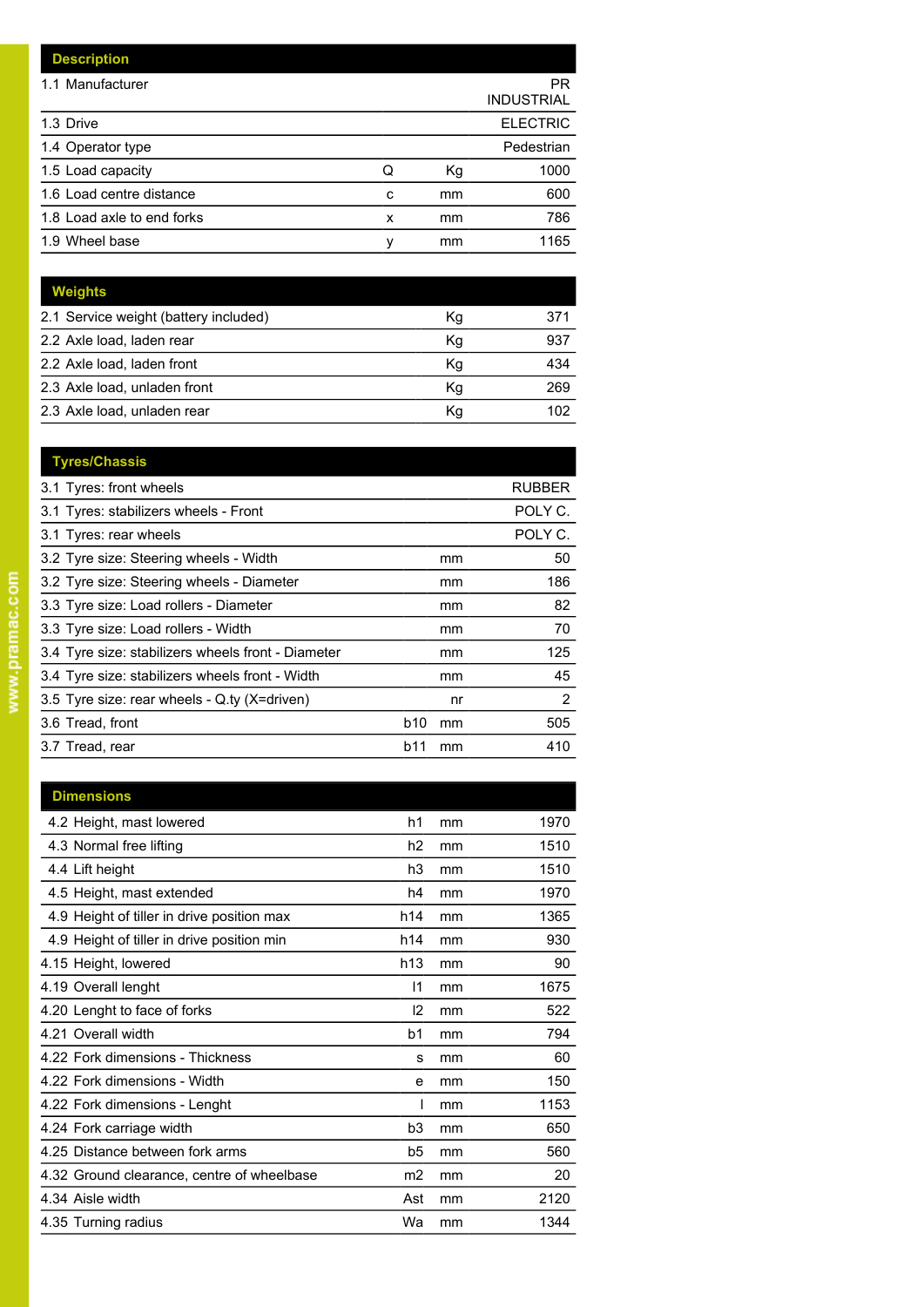| <b>Performance data</b>      |      |                                  |
|------------------------------|------|----------------------------------|
| 5.1 Travel speed laden       | Km/h | 3.7                              |
| 5.1 Travel speed unladen     | Km/h | 4.3                              |
| 5.2 Lifting speed laden      | m/s  | 0.11                             |
| 5.2 Lifting speed unladen    | m/s  | 0.18                             |
| 5.3 Lowering speed laden     | m/s  | 0.18                             |
| 5.3 Lowering speed unladen   | m/s  | 0.18                             |
| 5.8 Max gradeability laden   | $\%$ | 9                                |
| 5.8 Max gradeability unladen | %    | 25                               |
| 5.10 Service brake           |      | <b>REVERSE</b><br><b>CURRENT</b> |

| <b>Electric motors</b>                        |       |                 |
|-----------------------------------------------|-------|-----------------|
| 6.1 Drive motor power                         | kW    | 0.35            |
| 6.2 Lift motor power                          | kW    | 2.2             |
| <b>Battery Type</b>                           | Tipo  | <b>TRACTION</b> |
| 6.4 Battery voltage                           | v     | 24              |
| 6.4 Battery capacity, Min                     | Ah    | 54              |
| 6.4 Battery capacity, Max                     | Ah    | 54              |
| 6.5 Battery weight, Min                       | Kg    | 38              |
| 6.5 Battery weight, Max                       | Kg    | 38              |
| 6.6 Energy consumption according to VDI cycle | kWh/h | 0.45            |
| 8.4 Sound level at driver's ear               | dB(A) | 63              |